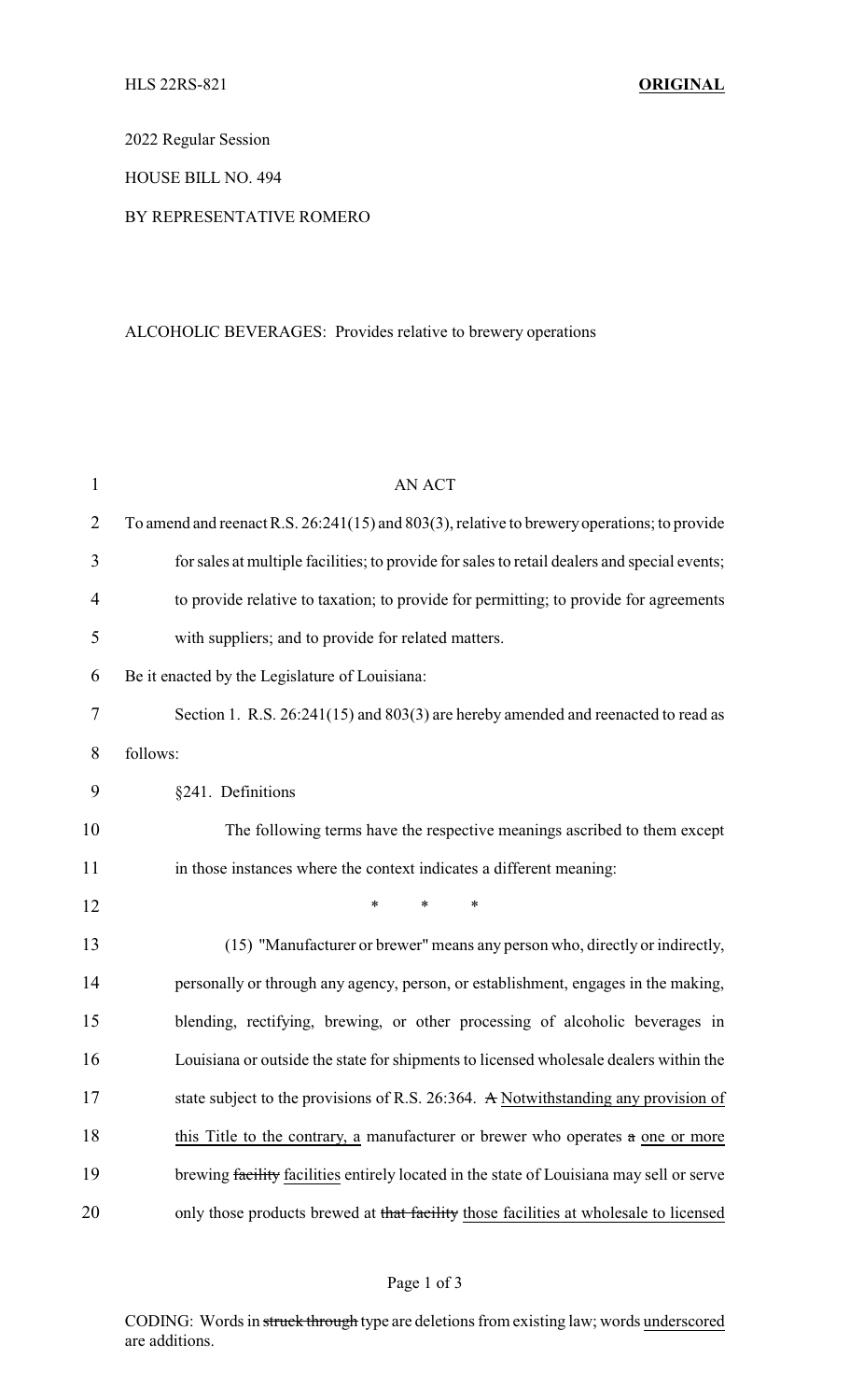| retail dealers and special events, and at retail to the public only at that facility those |
|--------------------------------------------------------------------------------------------|
| facilities for consumption on or off the premises, but not for resale. The total amount    |
| of such sales to retail dealers, special events, and to the public for any given month     |
| shall not exceed ten percent of the total amount of product brewed at that facility        |
| those facilities monthly or two hundred fifty barrels per facility, whichever is greater.  |
| Any manufacturer or brewer who sells its products at wholesale or to the public            |
| pursuant to this Paragraph shall remit all state and parish or municipal sales and         |
| excise taxes to the proper tax collecting authority for all products sold to the public.   |
| A manufacturer or brewer who sells or serves its products to the public pursuant to        |
| this Paragraph, shall comply with all local zoning laws and regulations. An applicant      |
| for an in-state manufacturer permit shall not be required to enter into or maintain a      |
| distribution agreement with a wholesale dealer as a condition precedent to issuance        |
| or renewal of a permit.                                                                    |
| $\ast$<br>$\ast$<br>∗                                                                      |
| §803. Prohibited acts by supplier                                                          |
|                                                                                            |
| A supplier shall not do the following:                                                     |
|                                                                                            |
| (3) Enter into an additional agreement with any other wholesaler for, or to                |
| sell to any other wholesaler, the same brand or brands of beer in the same territory       |
| or any portion thereof, or to sell directly to any retailer in this state except as        |
| provided by R.S. 26:241(15).                                                               |
|                                                                                            |

## DIGEST

The digest printed below was prepared by House Legislative Services. It constitutes no part of the legislative instrument. The keyword, one-liner, abstract, and digest do not constitute part of the law or proof or indicia of legislative intent. [R.S. 1:13(B) and 24:177(E)]

| HB 494 Original | 2022 Regular Session | Romero |
|-----------------|----------------------|--------|
|-----------------|----------------------|--------|

**Abstract:** Authorizes multi-facility manufacturers and brewers to sell at a facility products brewed at their other facilities.

Present law (R.S. 26:241(15)) provides that a manufacturer or brewer who operates a brewing facility entirely located in the state may sell or serve only those products brewed

CODING: Words in struck through type are deletions from existing law; words underscored are additions.